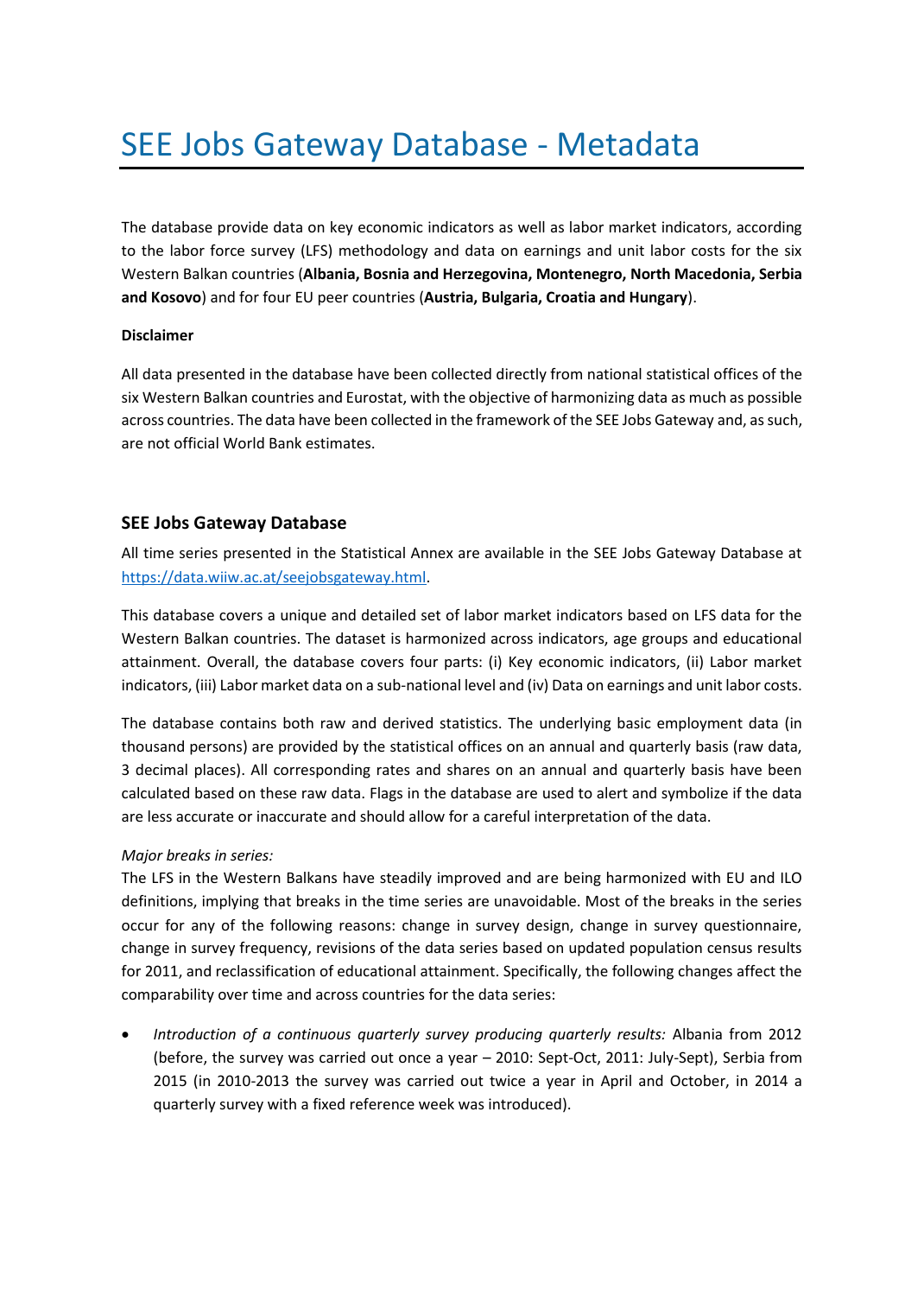Amendment: In Bosnia and Herzegovina the survey is still carried out once a year in April. In Kosovo the survey is already based on a continuous quarterly survey; so far the data are only available on an annual basis between 2012 and 2015 and starting from 2016 on a quarterly basis.

- *Updated population census results 2011:* Albania and Montenegro from 2011 (data for 2010 are not fully comparable), Serbia from 2013 (low impact on growth rates in comparison to the previous year). Amendment: In Bosnia and Herzegovina the 2013 census is not yet applied; in North Macedonia the 2002 census is applied.
- *Educational attainment:* Indicators showing the educational attainment are based on the International Standard Classification of Education (ISCED 1997 or ISCED 2011). In the following tables as well as in the SEE Jobs Gateway Database the definition of low-educated (level 0-2), medium-educated (level 3-4) and high-educated (level 5-8) refers to ISCED 2011. Any deviations are described in the metadata.

Regarding average monthly gross wages, breaks may occur when the survey behind has changed or the data are taken from a new or different survey. This is the case in Albania (data from General Directorate of Taxation from 2014, Structural Business Statistics data before), in Croatia (from 2016 data are based on tax records; prior to that data are based on a monthly survey covering 70 percent of persons in employment) and in Serbia (from 2018 tax administration data, before wage survey data supplemented by tax administration data). The SEE Jobs Gateway database provides comparable growth rates. The comparability between annual and quarterly data may also be impaired by the survey coverage (this is the case for Albania).

In the SEE Jobs Gateway Database, all methodological breaks in time series and definitions are defined in the metadata.

# *Western Balkans-6 aggregate:*

This country grouping is the sum of the six countries only when data for all these countries are available. Time series therefore start from 2012 (because data for Kosovo are not available prior to this).

#### *Conventional signs:*

- **.** Data not available
- () less accurate estimate
- (()) inaccurate estimate

# **Sources and definitions**

#### **Macro-economic indicators:**

*Sources:* SEE Jobs Gateway Database, based on data provided by national statistical offices and Eurostat. The unit labor costs are calculations done by wiiw.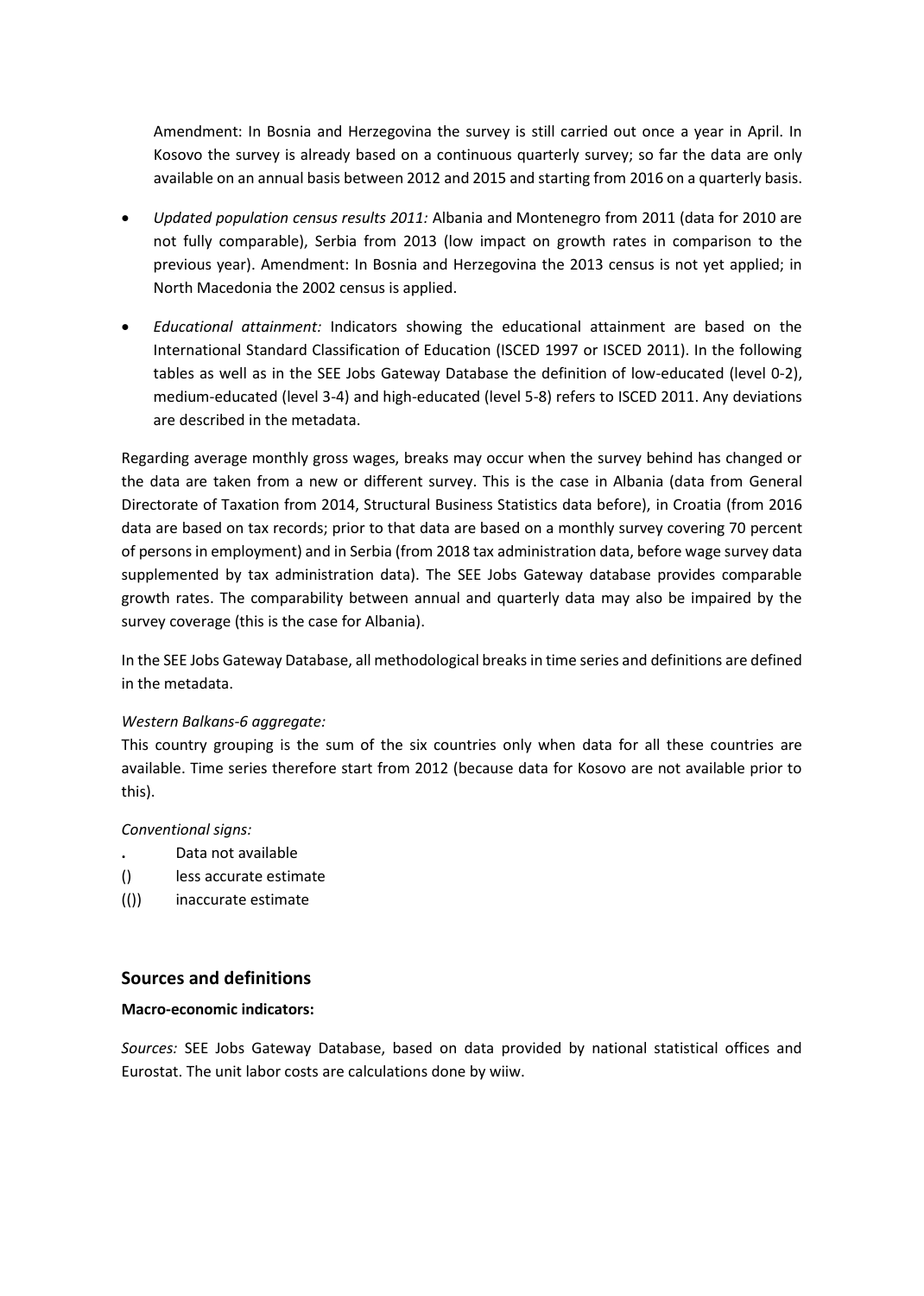# *Definitions:*

GDP real: Gross domestic product at 2010 reference prices, real growth in %. Labor productivity: GDP at 2010 reference prices per person employed (LFS), growth in %. Inflation: Consumer prices index (harmonized CPI for EU peer countries), growth in %.

## **Labor market indicators**

*Sources:* Data for the Western Balkans are provided by the statistical offices of the respective country, data for the EU peer countries are taken from Eurostat (partly supplemented by data from national statistical offices).

## *Definitions*:

Indicators like **population**, **employment, unemployment** etc. are presented in 1,000 persons and refer to averages.

**Working-age population**: For the Western Balkans population 15+ (ILO), for the EU peer countries population aged 15-74.

**Labor force:** employed and unemployed persons.

**Employment rate:** employed persons in % of working-age population of the respective gender, age and education group.

**Share of self-employed:** self-employed in % of total employment of the respective gender, age and education group.

**Share of part-time employment:** part-time employed in % of total employment of the respective gender, age and education group.

**Share of temporary employment:** temporary employees in % of total employees of the respective gender, age and education group.

**Activity rate:** labor force in % of working-age population of the respective gender, age and education group.

**Unemployment rate:** unemployed persons in % of labor force of the respective gender, age and education group.

**NEET rate:** Young people neither in employment nor education and training (NEET) in % of young population of the respective gender and age group.

**Long-term unemployment:** persons unemployed for 12 months or more.

**Long-term unemployment rate:** long-term unemployed in % of labor force.

**Share of long-term unemployment:** long-term unemployed in % of total unemployed.